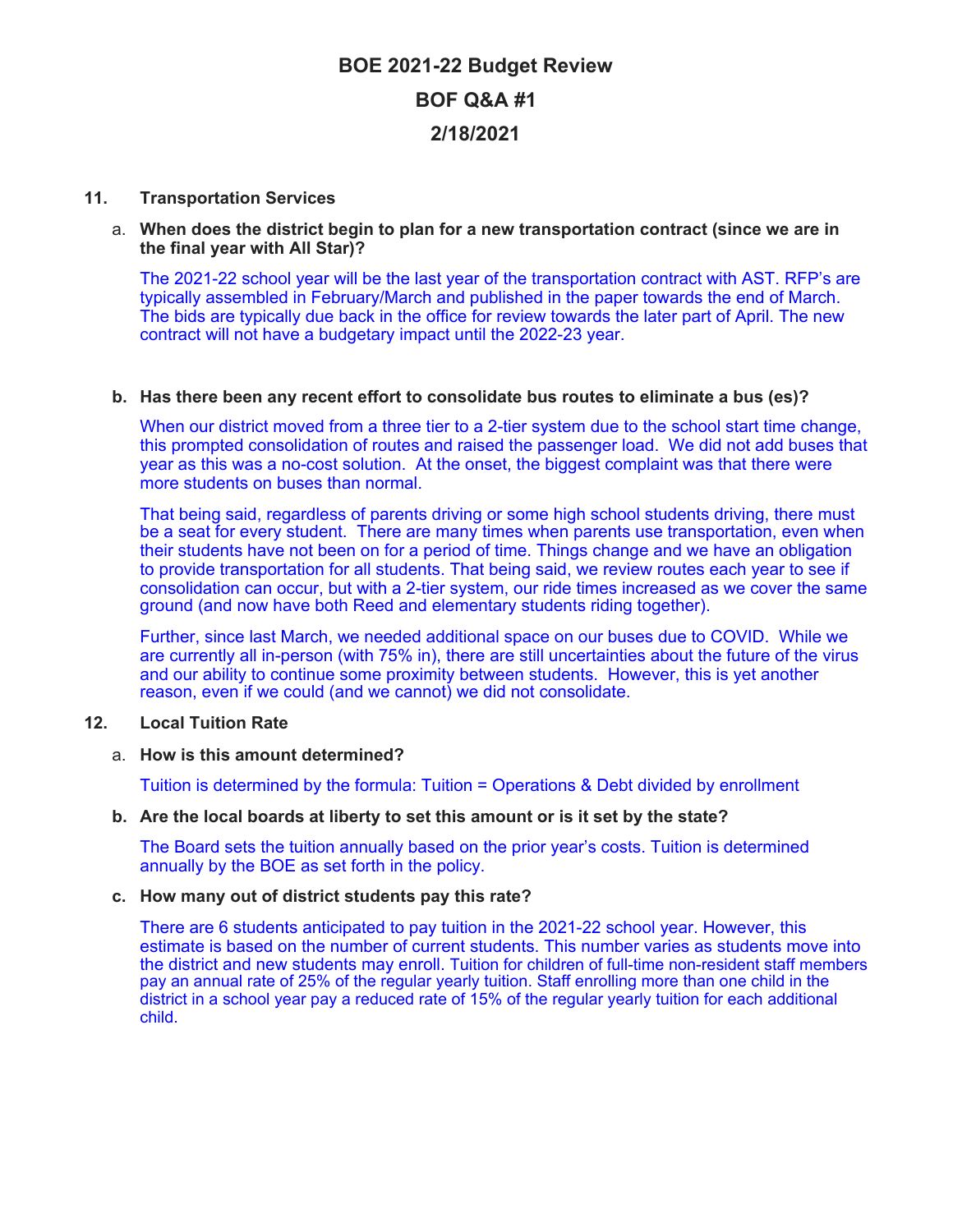# **13. Lead Teachers**

## a. **What is the function of a lead teacher?**

The lead teacher supports the principal in many of the basic student and staff management responsibilities. These lead teachers also support staff development and work with other staff specialists in this area. However, the lead teacher, unlike the assistant principal, is not in the administrative union and is paid with an additional stipend vs. the cost of an administrator. There was one last Assistant Principal at Sandy Hook (now principal of HOM). When he moved into the Principal role, we did not fill the AP position, pulled that from the Admin Contract, and put in a lead teacher to mirror this role at all 4 elementary schools. Although the push at one point was to move lead teachers to be Assistant Principals, we felt strongly that the teacher-leader role was more appropriate at each of our elementary schools.

## b. **What is their extra pay amount?**

Elementary lead teachers (4) receive an additional 10% of their salary, as well as an additional \$110 for up to 10 teachers they evaluate. This is similar to the Dept. Chairs at the high school.

#### **c. Do they teach in a classroom or is their position administrative**

As mentioned above, lead teachers do not teach. While their role is similar to an administrator, they are not in that bargaining unit and do not receive the same level of pay. This is the only support the building principal receives regarding student management and staff oversight since elementary principals do not have assistant principals.

#### **14. Ice Hockey**

# **a. Why is the pay to play fee \$250 for ice hockey and \$160 for all other sports?**

Ice hockey requires a significant financial and time investment from both the district and families of students. The higher costs for this sport are largely due to ice rental and additional transportation needs.

A little over two years ago, the Board of Education interrupted a plan to phase-out pay-to-play fees in high school sports. At that time, hockey players paid booster club fees (~\$1600-2000 per player), the majority of which covered facility rental. Because hockey booster club fees were far greater than the pay-to-play fee structure, athletes did not pay a pay-to-play fee to the district. At that time, the district provided funding for coach salaries, officials, security, and transportation typically covered for other high school sports. Over the following year, a district committee conducted a review of sports and fees. The committee's recommendation was to institute a flat \$160 pay-to-play fee for all sports with hockey being \$250. In addition to the previously covered costs, the district would also pay for ice rental and training staff.

## **15. NHS Student Travel and Staff Mileage**

**a. Can you please provide a breakdown of this \$157,347 expense?**